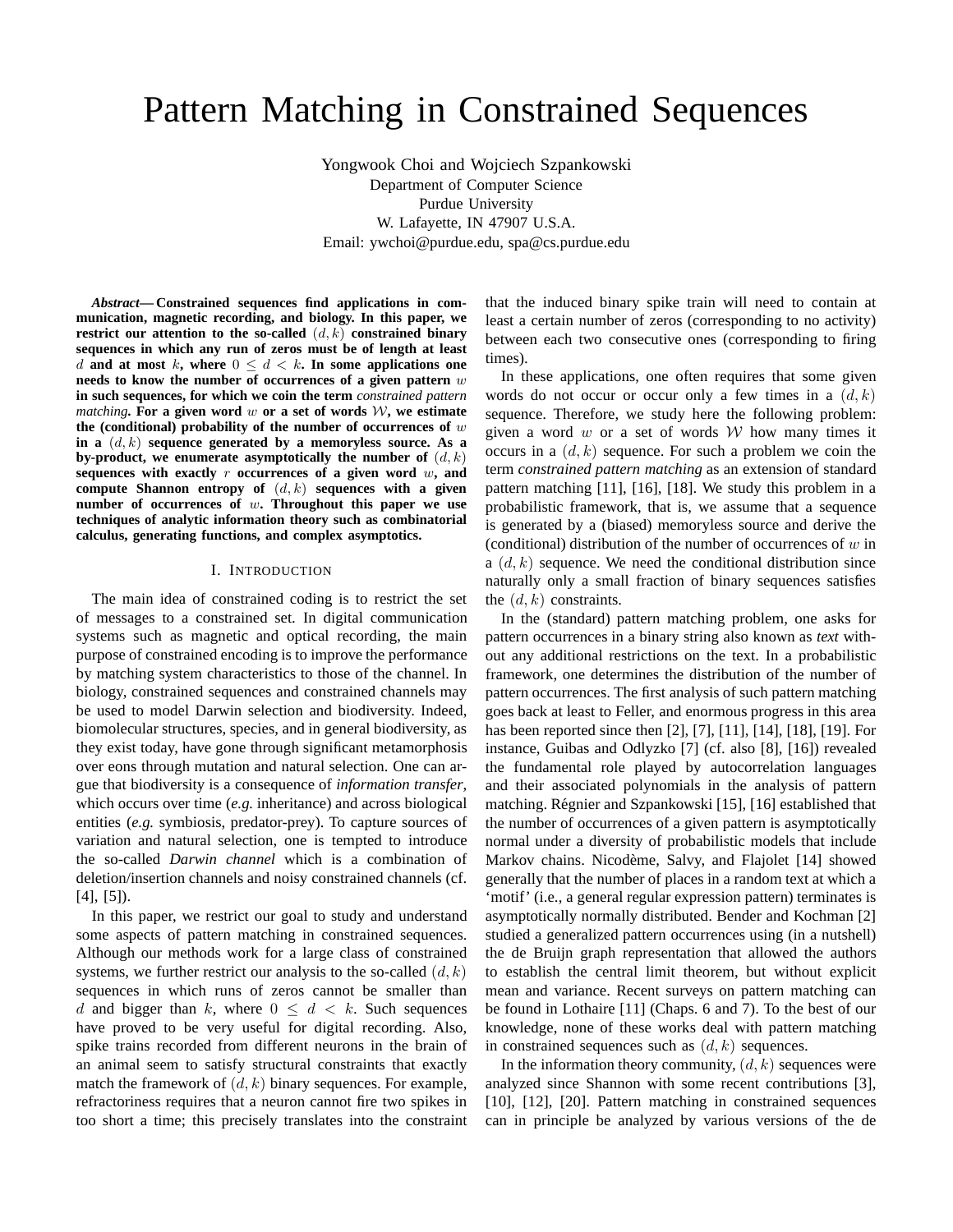Bruijn graph [2], [6] or automaton approach [2], [14]. This is an elegant and general approach but it sometimes leads to complicated analyses and is computationally extensive. In our constrained pattern matching, for example, one must build a de Bruijn graph over *all* strings of length equal to the longest string in the set W. The  $(d, k)$  constraints are built into the graph as *forbidden strings* (i.e., runs of zeros of length smaller than  $d$  and larger than  $k$ ) which result in forbidden edges of the graph. Based on this method, one represents the number of pattern occurrences as a product of a matrix representation of the underlying de Bruijn graph and hence its largest eigenvalue (cf. [2], [6]). In general, this matrix is of a large dimension and such a solution is not easily interpretable in terms of the original patterns.

In this paper, we take the view of combinatorics on words. We first construct languages representing  $(d, k)$  sequences containing exactly  $r$  occurrences of a given pattern  $w$  or a set of patterns  $W$ . Using generating functions and complex asymptotics, we present simple and precise asymptotics for the mean, variance, and the central limit theorem for the number of occurrences. In particular, we estimate the probability that a randomly generated sequence is a  $(d, k)$  sequence. Furthermore, we enumerate  $(d, k)$  sequences that contain exactly r occurrences of w and compute Shannon entropy.

## II. MAIN RESULTS FOR A SINGLE PATTERN

In this section, we consider only *restricted*  $(d, k)$  sequences that start with 0 and end with 1; we later relax this assumption. Our goal is to derive the probability distribution of the number of occurrences of a given pattern w in a  $(d, k)$  sequence generated by a binary memoryless source. Here  $w$  is also a  $(d, k)$  sequence, and pattern overlapping is allowed.

# *A. Language Representation*

Let us define

$$
\mathcal{A}_{d,k} = \{ \underbrace{0 \dots 0}_{d}, \cdots, \underbrace{0 \dots 0}_{k} \}
$$

as a set of runs of zeros of length between  $d$  and  $k$ . We also define the following set (known as the *extended alphabet* [12])

$$
\mathcal{B}_{d,k} = \mathcal{A}_{d,k} \cdot \{1\} = \{\underbrace{0 \dots 0}_{d} 1, \cdots, \underbrace{0 \dots 0}_{k} 1\}.
$$

In order to assure that we deal only with restricted  $(d, k)$ sequences, we build sequences and patterns over  $\mathcal{B}_{d,k}$ . As a consequence, occurrences of pattern w are also over  $\mathcal{B}_{d,k}$  (e.g.,  $w = 01$  does *not* occur in a  $(1, 4)$  sequence such as 0010001, which contains only two symbols over  $\mathcal{B}_{d,k}$ , namely 001 and 0001). We shall relax this assumption later on.

Let  $w = w_1 \dots w_m \in \{0, 1\}^m$  with  $w_1 = 0$  and  $w_m = 1$ , but over  $\mathcal{B}_{d,k}$  we have  $w = \beta_1 \dots \beta_{m'}$ , where  $\beta_i \in \mathcal{B}_{d,k}$  and  $\sum_{i=1}^{m'} |\beta_i| = m$ . Let S denote the *autocorrelation set* of w over  $\mathcal{B}_{d,k}$ , that is,

$$
\mathcal{S} = \{ \beta_{l+1}^{m'} : \ \beta_1^l = \beta_{m'-l+1}^{m'} \}, \ \ 1 \le l \le m'
$$

where  $\beta_i^j = \beta_i \cdots \beta_j$  and  $\beta_i^j = \epsilon$  if  $i > j$ .

As in [9], [16], we define four languages,  $\mathcal{T}_r^{(d,k)}$ ,  $\mathcal{R}^{(d,k)}$ ,  $\mathcal{M}^{(d,k)}$  and  $\mathcal{U}^{(d,k)}$  as follows:

- (i)  $\mathcal{T}_r^{(d,k)}$  as the set of all  $(d, k)$  sequences (over the extended alphabet  $\mathcal{B}_{d,k}$ ) containing exactly r occurrences of w;
- (ii)  $\mathcal{R}^{(d,k)}$  as the set of all  $(d, k)$  sequences (over the extended alphabet  $\mathcal{B}_{d,k}$ ) containing only one occurrence of w, located at the right end;
- (iii)  $\mathcal{U}^{(d,k)}$  defined as

$$
\mathcal{U}^{(d,k)} = \{u : w \cdot u \in \mathcal{T}_1^{(d,k)}\},\
$$

that is, a word  $u \in \mathcal{U}^{(d,k)}$  if u is a  $(d,k)$  sequence and  $w \cdot u$  has exactly one occurrence of w at the left end of  $w \cdot u$ ;

(iv)  $\mathcal{M}^{(d,k)}$  defined as

$$
\mathcal{M}^{(d,k)} = \{v : w \cdot v \in T_2^{(d,k)} \text{ and } w \text{ occurs at} \\ \text{the right end of } w \cdot v \},
$$

that is, any word in  $\{w\}$  ·  $\mathcal{M}^{(d,k)}$  has exactly two occurrences of  $w$ , one at the left and one at the right end.

To simplify our notation, we drop the upper index  $(d, k)$ unless it is necessary. It is easy to see that [16], [18]

$$
\mathcal{T}_r = \mathcal{R} \cdot \mathcal{M}^{r-1} \cdot \mathcal{U}, \tag{1}
$$

$$
\mathcal{T}_0 \cdot \{w\} = \mathcal{R} \cdot \mathcal{S}.
$$
 (2)

In order to find relationships between the languages  $\mathcal{R}, \mathcal{M},$ and  $U$ , we extend the approach from [16] to yield

$$
\mathcal{M}^* = \mathcal{B}^* \cdot \{w\} + \mathcal{S}, \tag{3}
$$

$$
\mathcal{U} \cdot \mathcal{B} = \mathcal{M} + \mathcal{U} - \{\epsilon\}, \tag{4}
$$

$$
\{w\} \cdot \mathcal{M} = \mathcal{B} \cdot \mathcal{R} - (\mathcal{R} - \{w\}), \tag{5}
$$

where  $\mathcal{B}^*$  is the set of all restricted  $(d, k)$  sequences that start with 0 and end with 1, that is,

$$
\mathcal{B}^* = \{\epsilon\} + \mathcal{B} + \mathcal{B}^2 + \mathcal{B}^3 + \cdots.
$$

Similarly,  $\mathcal{M}^* = \sum_{i=0}^{\infty} \mathcal{M}^i$ , where  $\mathcal{M}^0 = {\epsilon}.$ 

## *B. Probability Generating Functions*

At this point we need to set up the probabilistic framework. Throughout, we assume that a binary sequence is generated by a memoryless source with  $p$  being the probability of emitting a '0' and  $q = 1 - p$ . Among others, we compute the probability that a randomly generated sequence is a  $(d, k)$  sequence. We actually derive the conditional probability distribution of the number of occurrences of w in a  $(d, k)$  sequence.

We start by defining for a language L its *probability generating function* L(z) as

$$
L(z) = \sum_{u \in \mathcal{L}} P(u) z^{|u|},
$$

where  $P(u)$  is the probability of u. In particular, the *autocorrelation polynomial*  $S(z)$  is the probability generating function for the autocorrelation language  $S$ . In general, we write  $[z^n]L(z)$  for the coefficient of  $L(z)$  at  $z^n$ .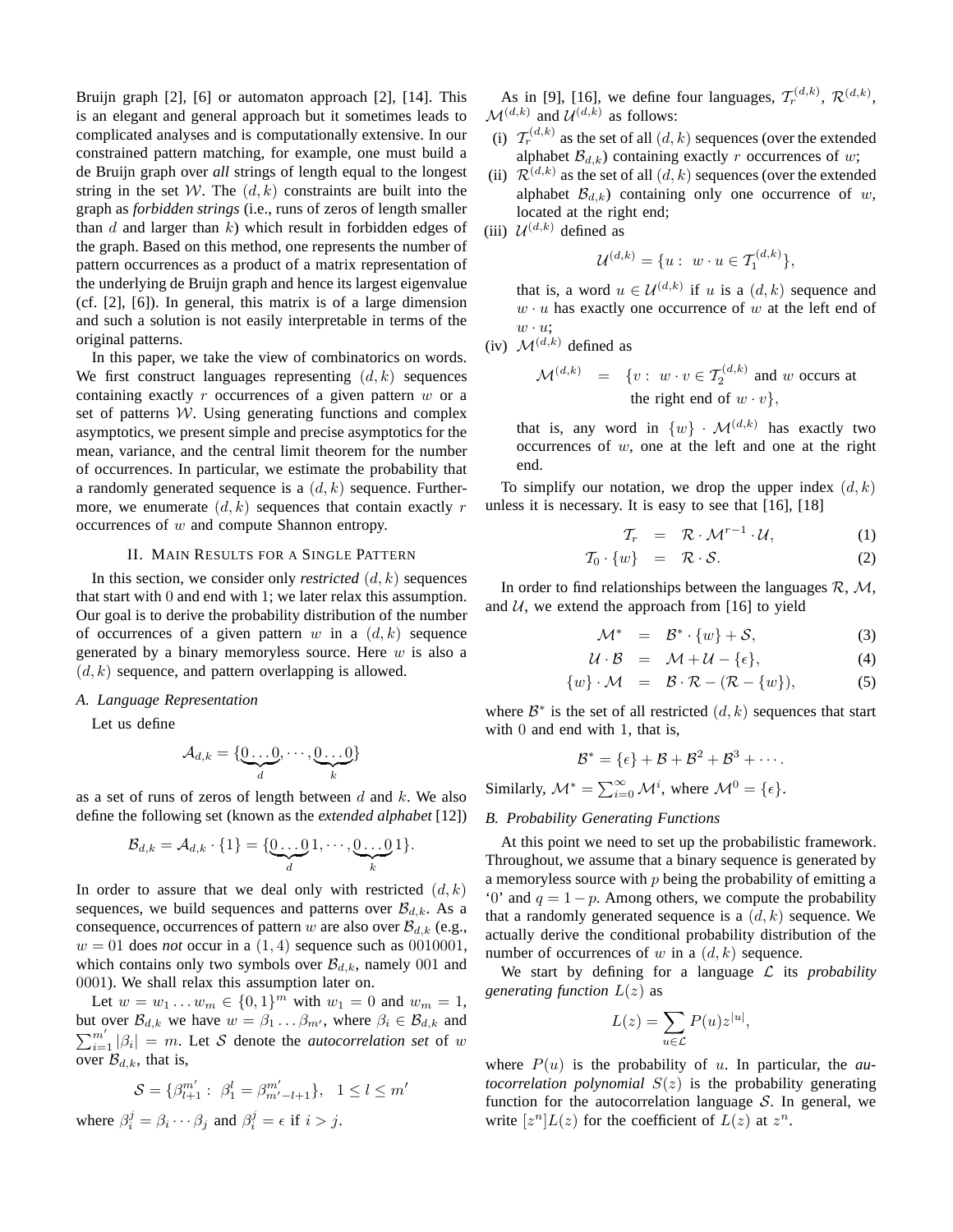The language relationships (3)–(5) are translated into probability generating functions:

$$
\frac{1}{1 - M(z)} = \frac{1}{1 - B(z)} \cdot z^m P(w) + S(z), \qquad (6)
$$

$$
U(z) = \frac{M(z) - 1}{B(z) - 1},
$$
\n(7)

$$
R(z) = zm P(w) \cdot U(z), \qquad (8)
$$

where  $P(w)$  is the probability of w, and

$$
B(z) = p^d q z^{d+1} + p^{d+1} q z^{d+2} + \dots + p^k q z^{k+1}
$$
  
=  $zq \frac{(zp)^d - (zp)^{k+1}}{1 - zp}$ . (9)

In particular, from  $(1)$ – $(2)$  and above, one finds

$$
T_0(z) = \frac{S(z)}{D(z)},\tag{10}
$$

$$
T_r(z) = \frac{z^m P(w)(D(z) + B(z) - 1)^{r-1}}{D(z)^{r+1}},
$$
 (11)

where  $D(z) = S(z)(1 - B(z)) + z^m P(w)$ . (12)

# *C. Number of Occurrences*

Let  $O_n$  be a random variable representing the number of occurrences of  $w$  in a (regular) binary sequence of length  $n$ . Then, the generating function  $T_r(z)$  for  $(d, k)$  sequences is defined as follows

$$
T_r(z) = \sum_{n\geq 0} P(O_n = r, \mathcal{D}_n) z^n,
$$

where  $\mathcal{D}_n$  is the event that a randomly generated binary sequence of length n is a  $(d, k)$  sequence. Let us also define the bivariate generating function  $T(z, u)$  as

$$
T(z, u) = \sum_{r \ge 0} T_r(z)u^r = \sum_{r \ge 0} \sum_{n \ge 0} P(O_n = r, \mathcal{D}_n)z^n u^r.
$$

From (1), we find

$$
T(z, u) = R(z) \frac{u}{1 - uM(z)} U(z) + T_0(z).
$$
 (13)

Observe that  $T(z, u)$  is *not* a bivariate *probability* generating function since  $[z^n]T(z,1) \neq 1$ . But we can easily make it a *conditional* probability generating function. First, define

$$
P(\mathcal{D}_n) = [z^n]T(z, 1)
$$

as the probability that a randomly generated sequence of length  $n$  is a  $(d, k)$  sequence. We also introduce a short-hand notation  $O_n(\mathcal{D}_n)$  for the conditional number of occurrences of w in a  $(d, k)$  sequence. More formally,

$$
P(O_n(\mathcal{D}_n) = r) = P(O_n = r | \mathcal{D}_n).
$$

Therefore, the probability generating function of  $O_n(\mathcal{D}_n)$  is

$$
\mathbf{E}[u^{O_n(\mathcal{D}_n)}] = \frac{[z^n]T(z, u)}{[z^n]T(z, 1)}.
$$

Thus, the expected value of  $O_n(\mathcal{D}_n)$  is

$$
\mathbf{E}[O_n(\mathcal{D}_n)] = \frac{[z^n]T_u(z,1)}{[z^n]T(z,1)},
$$

where  $T_u(z, 1)$  is the derivative of  $T(z, u)$  at  $u = 1$ , and

$$
\mathbf{E}[O_n(\mathcal{D}_n)(O_n(\mathcal{D}_n)-1)] = \frac{[z^n]T_{uu}(z,1)}{[z^n]T(z,1)}
$$

is the second factorial moment.

## *D. Asymptotics*

We first obtain asymptotic formulas for the mean and the variance of  $O_n(\mathcal{D}_n)$ .

*Theorem 1:* Let  $\rho := \rho(p)$  be the smallest real root of  $B(z) = 1$  where  $B(z)$  is defined in (9), and let  $\lambda = 1/\rho$ . Then, for large *n*, the probability of generating a  $(d, k)$  sequence is asymptotically

$$
P(\mathcal{D}_n) = \frac{1}{B'(\rho)} \lambda^{n+1} + O(\omega^n)
$$

for some  $\omega < \lambda$ . Furthermore, the mean is

$$
\mathbf{E}[O_n(\mathcal{D}_n)] = \frac{(n-m+1)P(w)}{B'(\rho)}\lambda^{-m+1} + O(1),
$$

and the variance becomes

$$
\begin{aligned} \mathbf{Var}[O_n(\mathcal{D}_n)] &= (n - m + 1)P(w) \left[ \frac{(1 - 2m)P(w)}{B'(\rho)^2} \lambda^{-2m + 2} + \frac{P(w)B''(\rho)}{B'(\rho)^3} \lambda^{-2m + 1} + \frac{2S(\rho) - 1}{B'(\rho)} \lambda^{-m + 1} \right] + O(1). \end{aligned}
$$
\nProof. From (6)-(13), we find

$$
T(z, 1) = \frac{1}{1 - B(z)}, \quad T_u(z, 1) = \frac{z^m P(w)}{(1 - B(z))^2}, \quad \text{and}
$$

$$
T_{uu}(z, 1) = \frac{2z^m P(w)M(z)}{U(z)(1 - B(z))^3} = \frac{2z^m P(w)D(z)}{(1 - B(z))^3} - \frac{2z^m P(w)}{(1 - B(z))^2}
$$

 $m \neq \ell$ 

.

By Cauchy's coefficient formula and Cauchy's residue theorem [18] we immediately obtain

$$
P(\mathcal{D}_n) = [z^n]T(z, 1) = [z^n] \frac{1}{1 - B(z)} = \frac{1}{B'(\rho)} \lambda^{n+1} + O(\omega^n),
$$

where  $\rho$  is the smallest real root of  $B(z) = 1$ ,  $\lambda = 1/\rho$ , and  $\omega < \lambda$ . By elementary analysis we can prove such a root exists. To find moments, we proceed as follows.

$$
[z^n]T_u(z,1) = [z^n] \frac{z^m P(w)}{(1 - B(z))^2}
$$

$$
= \frac{P(w)}{B'(\rho)^2} \left( (n - m + 1)\lambda + \frac{B''(\rho)}{B'(\rho)} \right) \lambda^{n - m + 1} + O(\omega^n).
$$

Thus

$$
\mathbf{E}[O_n(\mathcal{D}_n)] = \frac{[z^n]T_u(z,1)}{[z^n]T(z,1)} = \frac{(n-m+1)P(w)}{B'(\rho)}\lambda^{-m+1} + O(1)
$$

and

$$
\mathbf{Var}[O_n(\mathcal{D}_n)] = \frac{[z^n]T_{uu}(z,1)}{[z^n]T(z,1)} + \mathbf{E}[O_n(\mathcal{D}_n)] - \mathbf{E}[O_n(\mathcal{D}_n)]^2.
$$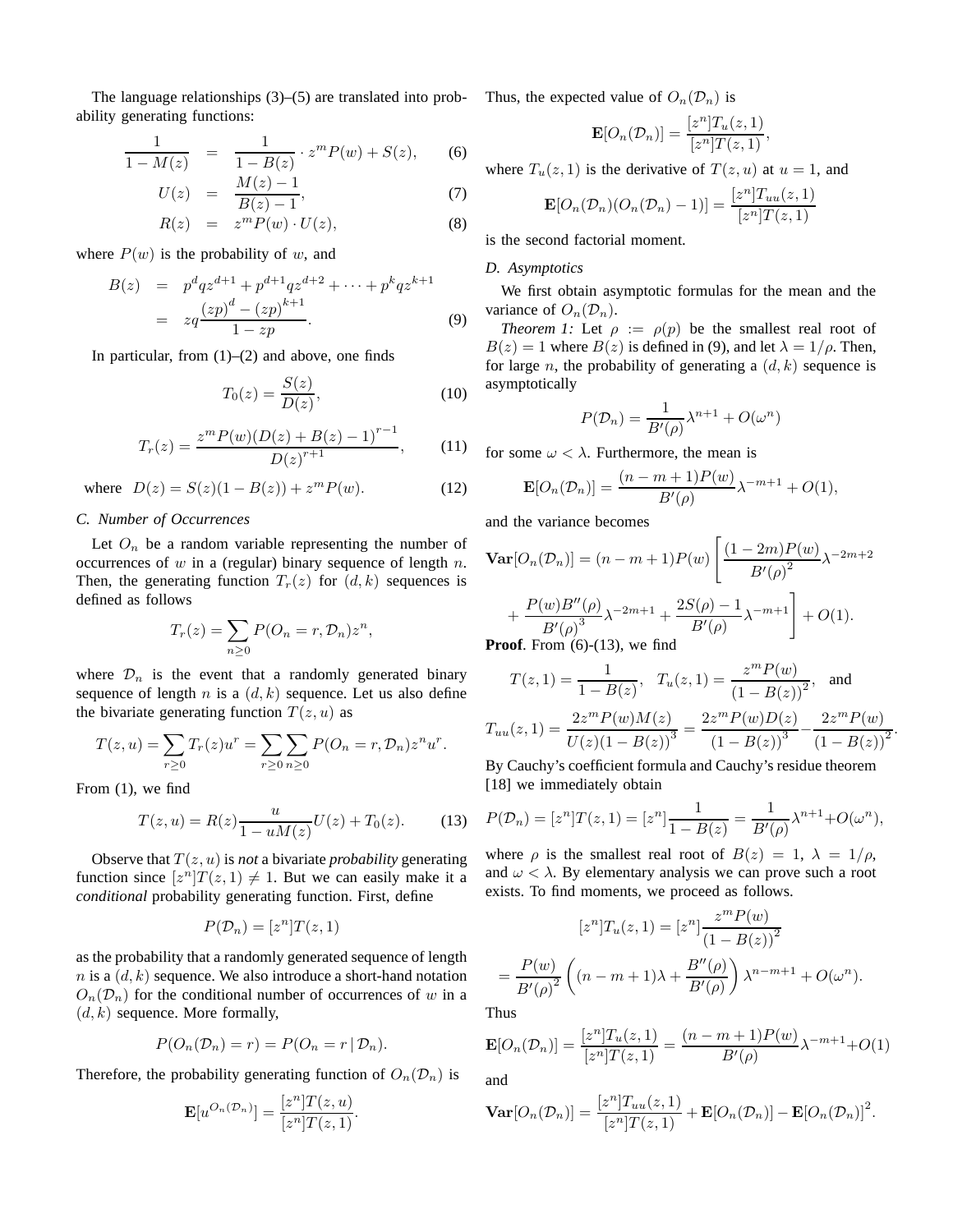

After some algebra, we establish the theorem.

**Remark 1.** In Figure 1 we plot  $\lambda = 1/\rho$  versus p for various  $(d, k)$  sequences. Observe that the probability  $P(\mathcal{D}_n) \asymp \lambda^n$  is asymptotically maximized for some  $p \neq 0.5$  (biased source) which may be used to design a better run-length coding (cf. [1]).

Our expressions for the bivariate generating functions allow us to estimate asymptotically the probability of  $r$  occurrences of  $w$  for various ranges of  $r$ .

*Theorem 2:* (i) Let  $\tau := \tau(p, w)$  be the smallest real root of  $D(z) = 0$  (cf. (12)) and  $\rho := \rho(p)$  be the smallest real root of  $B(z) = 1$ . Then for  $r = O(1)$  we have

$$
P(O_n(\mathcal{D}_n) = r) \sim \frac{P(w)B'(\rho)(1 - B(\tau))^{r-1}}{D'(\tau)^{r+1}\tau^{r-m}}
$$

$$
\cdot \binom{n - m + r}{r} \left(\frac{\rho}{\tau}\right)^{n+1}
$$

for large *n* and  $r \geq 1$ .

(ii) Let  $r = \mathbf{E}[O_n(\mathcal{D}_n)] + x\sqrt{\text{Var}[O_n(\mathcal{D}_n)]}$  for  $x = O(1)$ . Then  $O_n(\mathcal{D}_n) - \mathbf{E}[O_n(\mathcal{D}_n)]$ 

$$
\frac{O_n(D_n) - \mathbf{E}[O_n(D_n)]}{\sqrt{\mathbf{Var}[O_n(D_n)]}} \stackrel{d}{\to} N(0, 1),
$$

where  $N(0, 1)$  is the standard normal distribution. **Proof**. In this conference version, we only prove part (i). By Cauchy's coefficient formula and Cauchy's residue theorem,

$$
P(O_n = r, \mathcal{D}_n) = [z^{n-m}] \frac{P(w)(D(z) + B(z) - 1)^{r-1}}{D(z)^{r+1}}
$$
  
= 
$$
\sum_{j=1}^{r+1} (-1)^j a_j {n-m+j \choose j-1} \left(\frac{1}{\tau}\right)^{n-m+j} + O(t^n)
$$

where  $\tau < t^{-1}$  is the smallest real root of  $D(z) = 0$ , and  $a_{r+1} = \frac{P(w)(B(\tau) - 1)^{r-1}}{P(x+r+1)}$  $\frac{D'(r)}{D'(r)^{r+1}}$ . It is easy to prove that such a root of  $D(z)$  exists. Finally, we find

$$
P(O_n(\mathcal{D}_n) = r) = \frac{P(O_n = r, \mathcal{D}_n)}{P(\mathcal{D}_n)}
$$

$$
\sim \frac{P(w)B'(\rho)(1 - B(\tau))^{r-1}}{D'(\tau)^{r+1}} \binom{n - m + r}{r} \frac{\rho^{n+1}}{\tau^{n-m+r+1}}.
$$

This proves part (i).

**Remark 2.** When the binary source is unbiased  $(p = q = \frac{1}{2})$ , we can count the number,  $N_n(r)$ , of  $(d, k)$  sequences of length *n* that contain *w* exactly *r* times, by computing  $[z^n]T_r(2z)$ . In fact,  $N_n(r) = 2^n P(O_n = r, \mathcal{D}_n)$  and one finds asymptotics of  $N_n(r)$  from Theorem 2 for  $r = O(1)$ . In particular, Shannon entropy is

$$
C(r) = \lim_{n \to \infty} \frac{\log N_n(r)}{n} = \log \left(\frac{2}{\tau}\right)
$$

where  $\tau = \tau(1/2, w)$  is defined in Theorem 2 for  $p = 1/2$ .

**Remark 3**. We considered only *restricted* (d, k) sequences. A small modifications can extend this analysis to  $all (d, k)$  sequences. Let  $\mathcal{T}_r^{all}$  be the set of all  $(d, k)$  sequences containing exactly r occurrences of w. Then

$$
\mathcal{T}_r^{all} = \{\epsilon, 1\} \cdot \mathcal{T}_r \cdot (\{\epsilon\} + \mathcal{A}_{d,k})
$$

and one can easily derive generating functions and asymptotic expressions from the above.

**Remark 4.** We counted the occurrences of the pattern w over the alphabet  $\mathcal{B}_{d,k}$ . We can extend this analysis to count the occurrences over a binary alphabet (e.g.,  $w = 01$  occurs twice in a  $(1, 4)$  sequence 0010001). Again, let  $w = w_1 \dots w_m \in$  ${0, 1}^m$  with  $w_1 = 0$  and  $w_m = 1$ , and w be represented over  $\mathcal{B}_{d,k}$ , that is,  $w = \beta_1 \dots \beta_{m'}$  where  $\beta_i \in \mathcal{B}_{d,k}$ . Then the autocorrelation set  $S_2$  over the binary alphabet  $\{0, 1\}$  is defined as

$$
S_2 = \{w_{l+1}^m : w_1^l = w_{m-l+1}^m\}, \quad 1 \le l \le m.
$$

Using the languages  $T_r$ , R, M, and U defined above, we find

$$
T_r = \mathcal{R} \cdot \mathcal{M}^{r-1} \cdot \mathcal{U},
$$
  
\n
$$
T_0 \cdot \mathcal{Z} \cdot \{w\} = \mathcal{R} \cdot \mathcal{S}_2,
$$
  
\n
$$
\mathcal{M}^* = \mathcal{B}^* \cdot \mathcal{Z} \cdot \{w\} + \mathcal{S}_2,
$$
  
\n
$$
\mathcal{U} \cdot \mathcal{B} = \mathcal{M} + \mathcal{U} - \{\epsilon\},
$$
  
\n
$$
\mathcal{Z} \cdot \{w\} \cdot (\mathcal{M} - \{\epsilon\}) = \mathcal{B} \cdot \mathcal{R} - \mathcal{R},
$$

where  $\mathcal{Z} = \{\epsilon, 0, 00, \cdots, 0^{k+1-|\beta_1|}\}\$  and  $0^k$  denotes a run of zeros of length  $k$ . Applying the same techniques as above we can derive the generating functions and asymptotic results.

## III. MAIN RESULT FOR A SET OF PATTERNS

In this section, we are given a set of patterns  $W =$  $\{w_1, w_2, \ldots, w_K\}$  such that  $w_i$   $(1 \le i \le K)$  is not a substring of another pattern  $w_j$   $(1 \le j \le K, i \ne j)$  over alphabet  $\mathcal{B}_{d,k}$ . Now we count the number of occurrences of W in a  $(d, k)$ sequence of length *n*.

We need to extend our definition of languages. In particular, for any given two strings  $u$  and  $v$ , let

$$
\mathcal{S}_{u,v} = \{v_{k+1}^{|v|} : u_{|u|-k+1}^{|u|} = v_1^k\}, \quad 1 \le k \le \min\{|u|, |v|\}.
$$

be the *correlation set*. Now we define a correlation set over  $\mathcal{B}_{d,k}$  for patterns in W. Let  $w_i = \beta_{i_1} \dots \beta_{i_s}$  and  $w_j =$